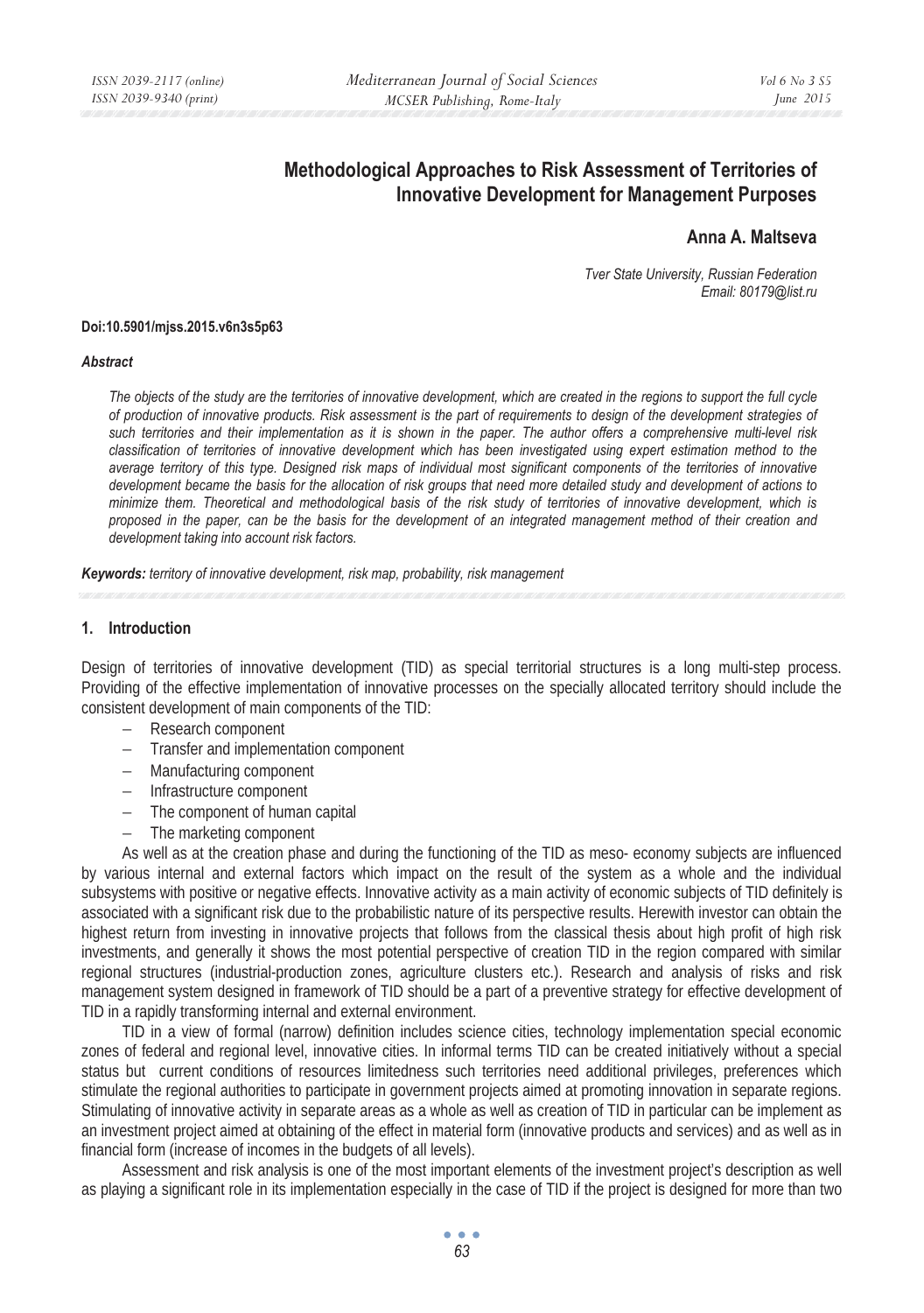years. In Russia and abroad there are many examples of inefficient implementation of investment projects in the sphere of innovation which case because the underestimation of the risks or illiterate management.

Thus, the identification, analysis and risks assessment focused on the subsequent creation of the risk management system in process of major innovative investment projects implementation is one of the main priorities both at the federation level and in the regions and should be an essential element of the design of territories of innovative development and their subsequent functioning.

#### **2. Literature Review**

Risk management have been extensively studied in the works of Russian and foreign scientists. There are researches of Hall (1998), Luhmann (1992), Lock (2007), Larson and Gray (2010), Kerzner (2009), Ericson and Doyle (2003), Furedi (1997), Flyvbjerg et al. (2003), Bernstein (1996), Boehm (1989) and others.

In his work 'Against the Gods: The Remarkable Story of Risk', Bernstein (1996) applies historical and biographical analysis of risk research. It shows that risk management methodology is the base of success stories throughout history of all civilization. The author argues that the development of the tools of probability theory and mathematical statistics formed the basis for the development of science and practice in various fields.

The research held by Furedi (2002) dedicated to the role of fear and danger in the modern world. The author shows that a culture of fear is now fostered which has a negative impact on results of operations in all spheres of human activity. The thesis about excessive prudence and risks avoidance significantly increases the probability of risk events occurrence is substantiated with specific examples. It is a real threat; their adequate assessment should be the basis for establishing of risk management effective system.

In the works of Luhmann (1992), the issues of norms and rationality of modern society and the deviations from them are considered. Study of risk research role is based on the thesis that the understanding of failures in the form of risk will allow to know the normal processes occurring in society. This suggests that the design of effective socioeconomic systems should be based on the theory of risk.

A deep investigation of risks nature and the usability degree of the system of risk management in various conditions and situations made by Ericson et al. (2003). Scientists introduced a special classification of risks including perceived directly, perceived through science and virtual risks. The study proposes to examine the admissibility and depth of activities for risk management purposes. Thus, the risk security is unacceptable in the case of e.g. virtual risks that in some cases are not real and are associated with public opinion or individual subject's views on risk actions. The study further emphasizes the need to identify the most significant, probable types of risks inherent to the system or process, and to concentrate risk management on them otherwise undue interference can cause slowed the development of the system or process.

Questions of megaprojects risks are considered in comprehensive study held by Flyvbjerg et al. (2003). The authors show that the underestimation of risk factors leads in some cases to catastrophic consequences. Planning and forecasting risks, preventive development of the risk management system in the projects of territorial development are extra needed. The study provides numerous examples of failed mega-projects and shows the role of risk events in their negative efficiency.

In modern conditions, the development of the instruments of decision making under risk and uncertainty includes design of special software which is dedicated to research in the field of risk management software engineering (e.g. Boehm, 1989; Hall, 1998). The remarkable feature of such software is the implementation of it is based on dynamic models that include many factors of risk at each stage of the project. Theoretical and empirical research including the development of risk systems analysis of their probability and significance is the basis of software tools.

In complex studies by Lock (2007), Larson and Gray (2010), Kerzner (2009) a system of risk management presents as a part of project management. The authors have comprehensively studied the elements of the risk management process including risk identification, risk assessment, risk response development and risk response control. Lock (2007) presented a methodological basis for the compilation of the risk classification matrices, which allows to structure the identified risks in terms of impact on the result and the probability. This will focus the risk management system on the most relevant and probable risks and not to extend the influence of the management system in the areas which can effectively develop independently.

Another interesting approach to risk management as a process stated in work of Castro et al. (2008). While, research by Asenova et al. (2014) is devoted to risk management on the state and regional levels. They especially mark necessary of purposed management influences on the system to minimize risks and existence of special qualify of managers for such problems decisions. Analysis has shown absence of comprehensive works to identify regional risks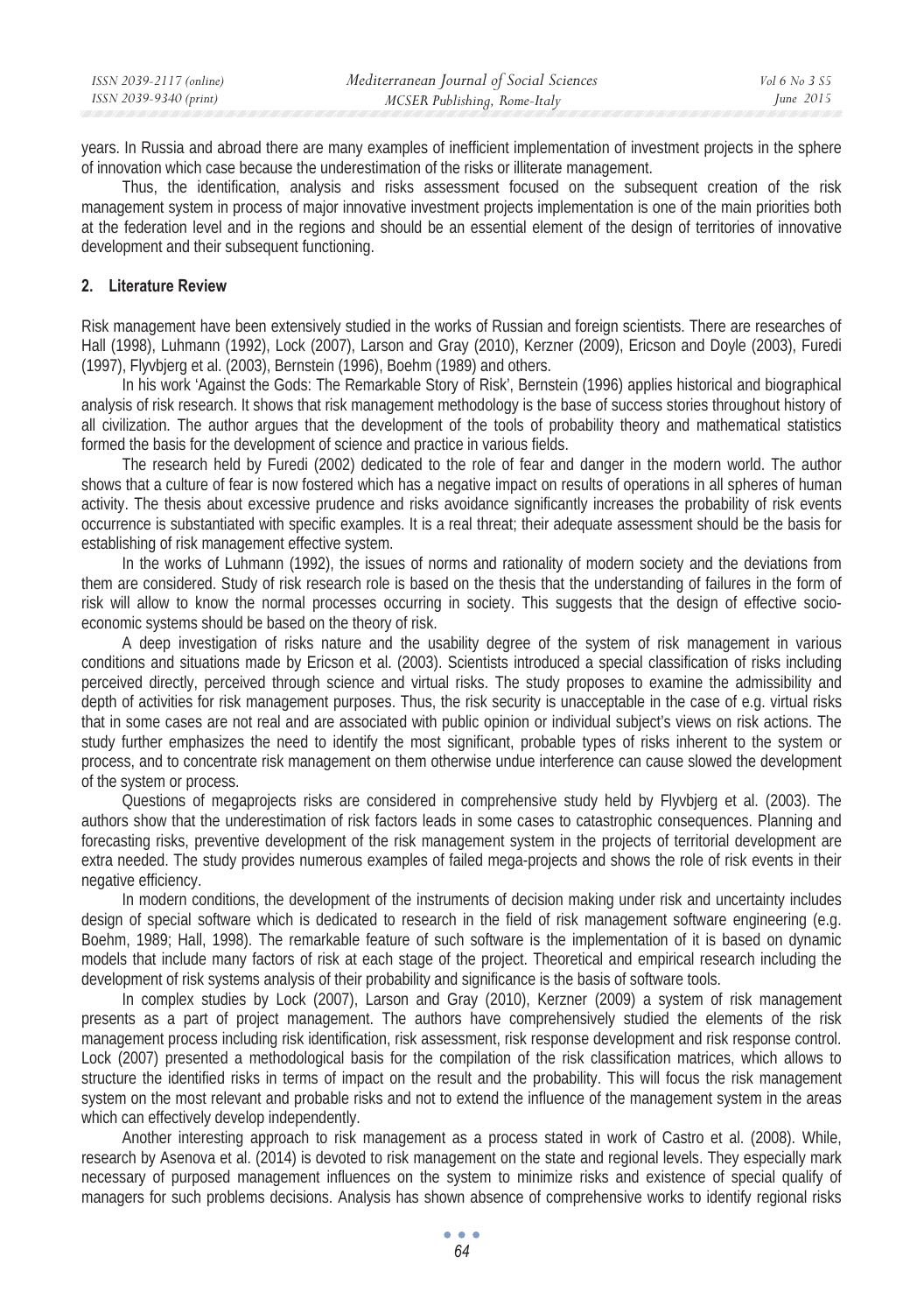| ISSN 2039-2117 (online) | Mediterranean Journal of Social Sciences | Vol 6 No 3 S5 |
|-------------------------|------------------------------------------|---------------|
| ISSN 2039-9340 (print)  | MCSER Publishing, Rome-Italy             | June 2015     |

caused by innovative activity development. Thus, innovative risks are in focus of researches that are closer in subjects.

Numerous works devoted to study of reasons of insufficient efficiency of innovative activity organization in regions. Thus, Frenkel (2003) in his investigation demonstrate results of empiric research of barriers to effectiveness implementation industrial innovation in Israel.

Several types of risks in particular of public procurement for innovation are investigated by Tarmo Kalvet and Veiko Lember (2010). But it is noted that split study of separate types of risks what is offered in publications not always can provide management system of regional level by necessary information for effectiveness management that require detailed elaboration and new tools to problems decision.

The review of literature demonstrates the particular importance of the study of risk in socio-economic systems and the need to form a clear risk management system which adequate to the real threat and significance. The formation of TID in the most general case can be considered as a mega-project and its implementation have to use a standard project management methodology and common methodical principles of project risk management. So, for the purposes of research of TID risks it is encouraged to use risk mapping as a key tool for risk analysis and assessment.

#### **3. Research Methodology**

The main research methods are theoretical analysis, ranging, generalization, classification that are used as at the stage of design of TID risks as well as during the development of measures to reduce them. The method of expert survey and statistical data processing are used at the stage of analysis and risks assessment. Using expert methodology caused by lack of full information about the results of potential risk events in created or operating TID.

#### **4. Findings and Discussion**

Differentiation of socio-economic development of regions of the Russian Federation as well as allocated in their borders special territories causes the existence of different types of risks herewith in accordance with the mission and purpose of the TID creation they can be united by common quality characteristics at the meso-level.

For research purposes, it is necessary to classify risks by levels of occurrence and influence which causes not only the definition of risk localization points but also the application of management actions focused on their minimization.

In the works Ivanov (2012) there are following levels of functioning of the economic system within which accentuated specific types of risks:

- 1. Mega-level: creation and demonstration of innovation risk at the global innovative world-level system level, risk factors of which are inequality of innovative development of different countries, adverse conjuncture in international financial markets etc.
- 2. Macro-level: creation and demonstration of innovative risk at the national innovative system level, risk factors of which are inequality of innovative development of different regions, inefficiency of management actions on the processes of innovation at the national innovative system level.
- 3. Meso-level: creation and demonstration of innovative risk at the regional innovation system level, risk factors of which are diversification of risks by innovative projects as well as the inefficiency of management actions on the processes of innovation at the regional innovation system level.
- 4. Micro-level: creation and demonstration of innovative risk at the branch, cluster innovative system level and innovative enterprise system level, risk factors of which are risks of entrepreneurship and risks of individual projects.

In the study of TID risks, it is necessary to place special emphasis to the meso-level risks as probable threats of project execution delay or its inefficiency. Management of TID at the regional level (municipality) should include management influence focused on reduction of these types of risk.

For the purposes of creation and effective functioning of TID, the synergy obtains the special importance. It is created by the participants of the innovation process of the territory due to the collaboration. If the collaboration was organized ineffective or there are stakeholders with mutually conflicting interests there is a cannibalization effect, i.e., the overall result from the interaction of TID subjects will be lower than from their individual innovative activity. Hence, the risk management system should take into account not only their individual types but also the cumulative effect that they created, i.e. their mutual reinforcement from simultaneous action. Mega- and macro-level risks are not included in the sphere of influence of organizers and coordinators of TID but their influence in some cases may be decisive and has a very negative impact on the overall result of the creation and subsequent operation of TID.

In the study, they will be considered as uncontrollable environmental factors that give rise to risks of meso- and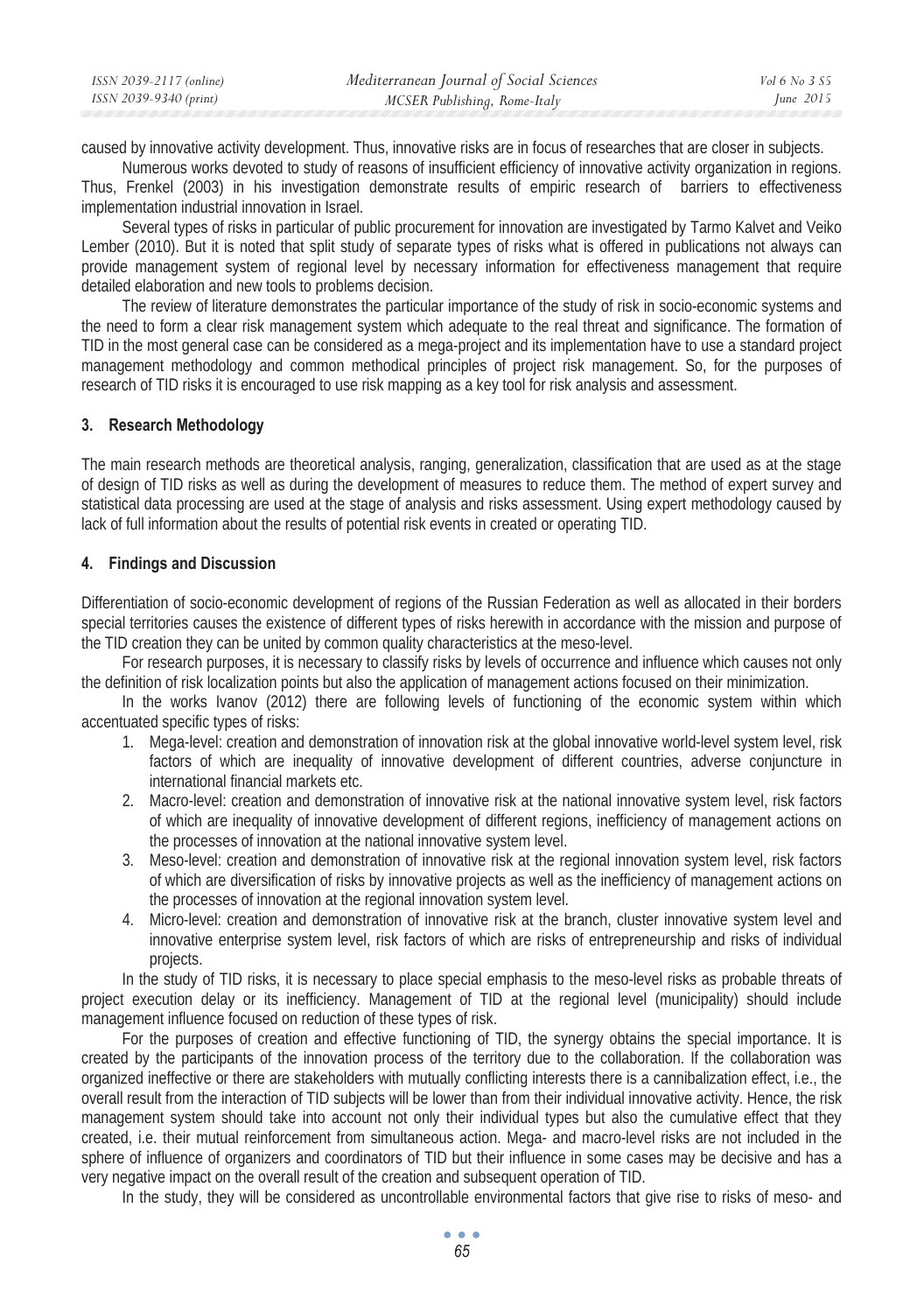| ISSN 2039-2117 (online) | Mediterranean Journal of Social Sciences | Vol 6 No 3 S5 |
|-------------------------|------------------------------------------|---------------|
| ISSN 2039-9340 (print)  | MCSER Publishing, Rome-Italy             | June $2015$   |

micro-level, the negative impact of which can be taken into account and reduced in the management of TID. The author proposed a three-level classification of TID risks including their different types, depending on the components of the TID, level (micro- or meso-level) and the specific type belonging to one of the following groups:

- − regulatory risks (political, legal, tax, environmental risks);
- financial and economic risks (inflation, foreign exchange, insurance, market risks, risks of government intervention and risks of access to capital);
- strategic risks (risks of growth opportunities, strategy selection, logistics, resource allocation, competition);
- − operational risks (risks of the efficiency of management decisions, cost management and financial performance, the effectiveness of organizational systems);
- − production and technical risks (risks of asset security, uninterrupted operation of equipment, infrastructure, technical compliance of equipment to solved problems, compliance of the technical specifications of products to customer expectations);

information risks (completeness risks, timeliness risks and reliability of the information risks, communications risks).

The proposed classification allows creating of TID risk management system, in which is directly determined points of application of management actions depending on the TID level and element and type of risk. The process of risk management is represented as a set of procedures consistently implemented with using the developed algorithm (Figure 1).



**Figure 1.** Risk management algorithm **Source:** Maltseva, 2011, p. 154

Selection of risk assessment methodology is traditionally carried out between expert and statistical methods. Typically, statistical methods provide a more accurate evaluation while being more labor-consuming. Statistical methods are suitable for spot assessment of several kinds of risks if there is data about results of risk events in current socio-economic system. For the purposes of risk assessment and analysis of TID statistical methods in most cases are not suitable because of numerous of necessary information and absence of reliable data about the results of risk events outcomes at the moment of TID creation.

Expert assessment provides the maximum accuracy in the case of involvement of large number of experts from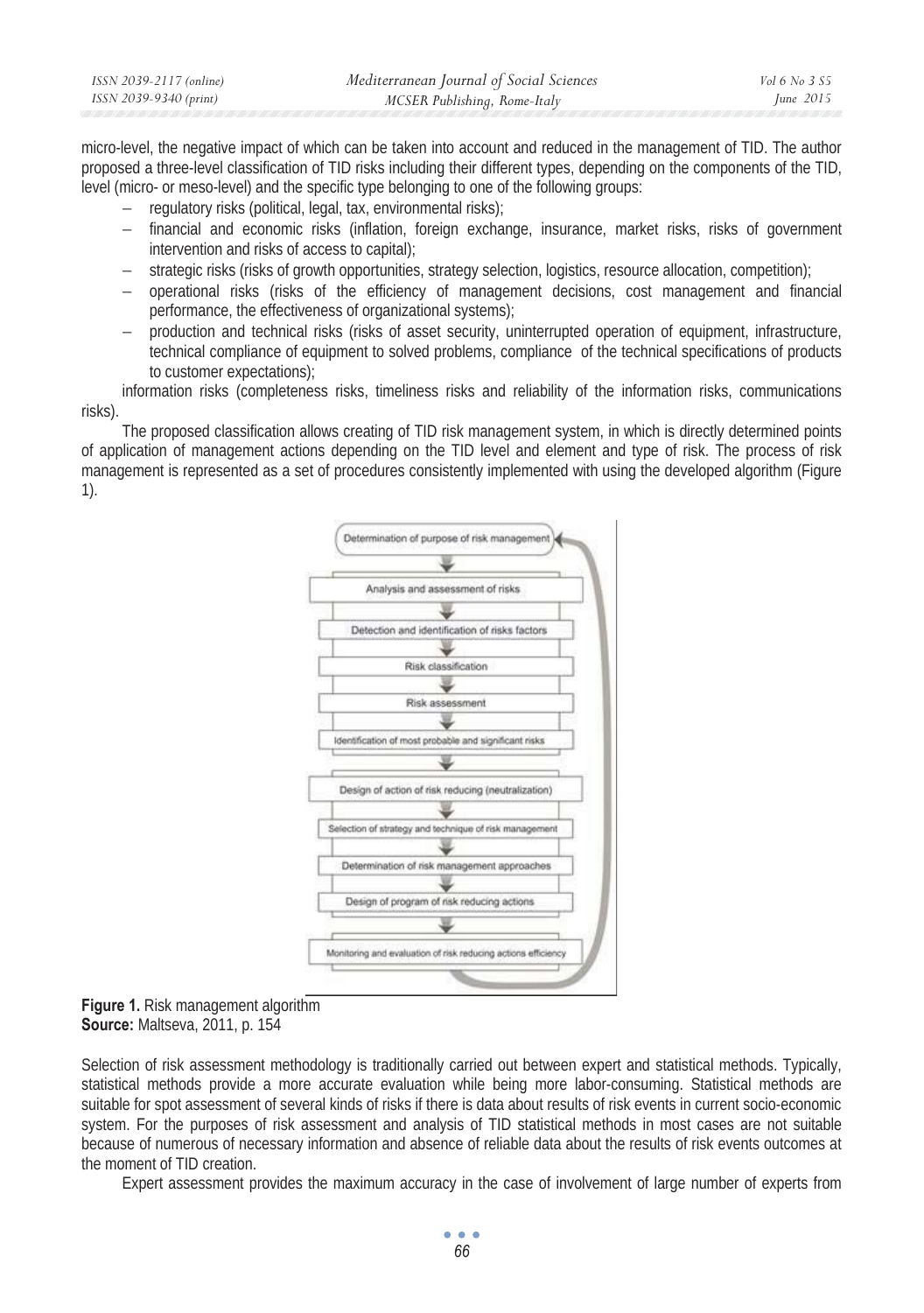| ISSN 2039-2117 (online) | Mediterranean Journal of Social Sciences | <i>Vol</i> 6 No 3 S5 |
|-------------------------|------------------------------------------|----------------------|
| ISSN 2039-9340 (print)  | MCSER Publishing, Rome-Italy             | June $2015$          |

different fields having competence in decision-making at the meso-level and of consistently using of several methods of group decision making (brainstorming, Delphi technique, and others). At the stage of analysis and risk assessment composing of risks map is the most appropriate tool.

The map is the view of the risks and their significance and provides formulation of primary management goals that can be implemented in several stages:

- 1. Gaining expert assessments of risks types from individual polling form with a list of possible risks.
- 2. Analysis of the expert assessments consistency.
- 3. Processing of the experts survey results with assigning the category of relevance and probability to each risk.
- 4. Composing of risks matrix (map).

In the study the average expert assessment of these characteristics in relation to the general trends of TID was carried out, the results of which are allowed for a risk map for each of the selected components of TID. Risk map of research components is shown in this article as an example (Figure 2).

| Degree<br>of influence. | Border of eitk tolerance                                                                                                                                                                                                                                                                                                                                                                                                                                                                                                                                                     |                                                                                                                                                                                                                                                                                                                                                                                                                                                                                                                                                                                                                                                                                                                                                                                                                                                                                                                                                                                                                                                                                                                                                                                                                                                                                                                                                                                                                                                                                                                                                                                                                                                                                                                                                                                     |                                                                                     |         |
|-------------------------|------------------------------------------------------------------------------------------------------------------------------------------------------------------------------------------------------------------------------------------------------------------------------------------------------------------------------------------------------------------------------------------------------------------------------------------------------------------------------------------------------------------------------------------------------------------------------|-------------------------------------------------------------------------------------------------------------------------------------------------------------------------------------------------------------------------------------------------------------------------------------------------------------------------------------------------------------------------------------------------------------------------------------------------------------------------------------------------------------------------------------------------------------------------------------------------------------------------------------------------------------------------------------------------------------------------------------------------------------------------------------------------------------------------------------------------------------------------------------------------------------------------------------------------------------------------------------------------------------------------------------------------------------------------------------------------------------------------------------------------------------------------------------------------------------------------------------------------------------------------------------------------------------------------------------------------------------------------------------------------------------------------------------------------------------------------------------------------------------------------------------------------------------------------------------------------------------------------------------------------------------------------------------------------------------------------------------------------------------------------------------|-------------------------------------------------------------------------------------|---------|
| Cataxtrophic            |                                                                                                                                                                                                                                                                                                                                                                                                                                                                                                                                                                              | Reduction of direct budget foundation of scientific organizations<br>Moral obsolescence of equipment establist multicient quality of scientific results                                                                                                                                                                                                                                                                                                                                                                                                                                                                                                                                                                                                                                                                                                                                                                                                                                                                                                                                                                                                                                                                                                                                                                                                                                                                                                                                                                                                                                                                                                                                                                                                                             |                                                                                     |         |
| High                    | The change of science and technology poonties<br>determined by global macroeconomic trends.<br>The change of state policy in the field of sesearch.<br>aimed at reducing of R&D expenses<br>The growth of the tax burden<br>Risk of choice of intelevant R&D field.<br>Risk of reassessment of research team.<br>opportunities entailing default of obligations<br>towards the customer from deadline and context of<br>R&D neudta<br>Risk of technological inadequacy of innovation.<br>Risk of disclosure of confidential information<br>about obtained scientific results | Institutional reforms in the science field (the association, Squidation of organizations of science public<br>sector, change of ownership, regulatory bodies, etc.).<br>Change of budget legislation in part of completity of public R&D funding procedure<br>Reducing of opportunities for the implementation of international scientific and technical projects due<br>to a fast growth (oscillations) of currency rates<br>Reducing of the direct R&D orders from manufacture sector due to the ensis in the economy and<br>reducing of companies profitability<br>Rak of gradual loss of scientific reserve designed in pervious years<br>Risk of inefficient RAD management.<br>The lack of adequate laboratory and production equapment for R&D implementation<br>Rok of untimely and incomplete information about grants, subsidies in science and technology sphere<br>Insufficient activity of developers to design commercially efficient R&D because of the portulence of<br>alternative sources of funding (budget funding of basic research, the lack of requirements to the final<br>product in state contracts, etc.).                                                                                                                                                                                                                                                                                                                                                                                                                                                                                                                                                                                                                                               | Delay or<br>inveslar<br>Enancing of<br>scientific<br>organizations<br>from budgets. |         |
| Avecage                 | The change in tax legislation in VAT payment<br>Risk of patents oppoting or recognition them<br>wholly or partially invalid.<br>Improper revearch team building generating<br>cannibalization effect and low outcome.                                                                                                                                                                                                                                                                                                                                                        | Decreasing of ontain research relevance because change of legislation in science and technology sphere<br>Reducing of international RAD projects because of sining of political temions.<br>Risk of legal losses caused by untimely registration of patents ownership (late receive of patent)<br>Risk of intellectual property sights infringement<br>Risk of increased government intervention in the scientific and technical sphere aimed at research<br>poonties changes<br>Organization of R&D system stimulating in the segion with excessive demands to applicants which<br>estals their uselessness.<br>Risk of competition increase in the R&D field seducing the prospective importance of results and their<br>future commercial efficiency<br>Inefficient work of the Research and Technology Boards at the regional level in coordination of research<br>spheres, choose of priceities of regional scientific and technological development, lobbying of regional<br>untruments to support research, and others.<br>Risk of missed growth opportunities to use emerging tools of research organizations support<br>Risk to obtain R&D results later than main competitors<br>Risk of publications rejection in leading peer-seviewed journals or long waiting pened<br>Rok of high costs for R&D because of initially incorrect identification of methods and research tools<br>The change in technology level of world leaders producing innovative products<br>Risk of equipment falures.<br>Risk of incomplete information about current state of the world's research troubling to determine<br>prospects of science development in region<br>Rak of ineffective communication in research teams<br>Requirements strengthening for domestic and foreign patenting |                                                                                     |         |
| Low<br>Probability      |                                                                                                                                                                                                                                                                                                                                                                                                                                                                                                                                                                              | Increasing requirements for scientific and technical products in field of environmental safety                                                                                                                                                                                                                                                                                                                                                                                                                                                                                                                                                                                                                                                                                                                                                                                                                                                                                                                                                                                                                                                                                                                                                                                                                                                                                                                                                                                                                                                                                                                                                                                                                                                                                      | Zone of                                                                             | Default |
| of risks.               | Risks-free zone                                                                                                                                                                                                                                                                                                                                                                                                                                                                                                                                                              | Zone of acceptable risks                                                                                                                                                                                                                                                                                                                                                                                                                                                                                                                                                                                                                                                                                                                                                                                                                                                                                                                                                                                                                                                                                                                                                                                                                                                                                                                                                                                                                                                                                                                                                                                                                                                                                                                                                            | critical risks                                                                      | zone    |

**Figure 2.** Risk map of TID research component

For determination of position of each type of risk in map expert assessments of its probability and significance were averaged, and it was placed in the appropriate quadrant of the matrix, each of which was is obtained using a linear scaling. Analysis showed that most of potential risks identified in research are generally below the border of risk tolerance, i.e. are acceptable. Risks that are above the border of risk tolerance are the most significant and require design of purposeful management system aimed at their neutralizing or reducing their negative impact. The greatest number of risks that requires intervention and management actions relates to the research component due to its special significance for the formation of R&D basis of TID. The inefficiency of the research components cannot be the reason of impossibility of TID creation in selected area, a source of innovation can be import of technologies, but gradually this approach may lead to a complete loss of the research components and high dependence from other territories, as well as in a number of cases to deformation from TID to the industrial zone. Thus, the successful development of the research component can provide the basis and prerequisite for the development of other TID components.

In particular, historically formed science cities Dubna, Biysk and others became the basis of the of technologyimplementation special economic zones creation, innovation clusters and others. Just territories with developed research institutes, scientific schools are capable to save ability to generate innovation a long time while in the absence of scientific reserve, trained personnel and unique equipment the importance and life cycle of innovation proposed for implementation is much lower.

According to analysis the research component is exposed to risk most. Among the risks there are risks which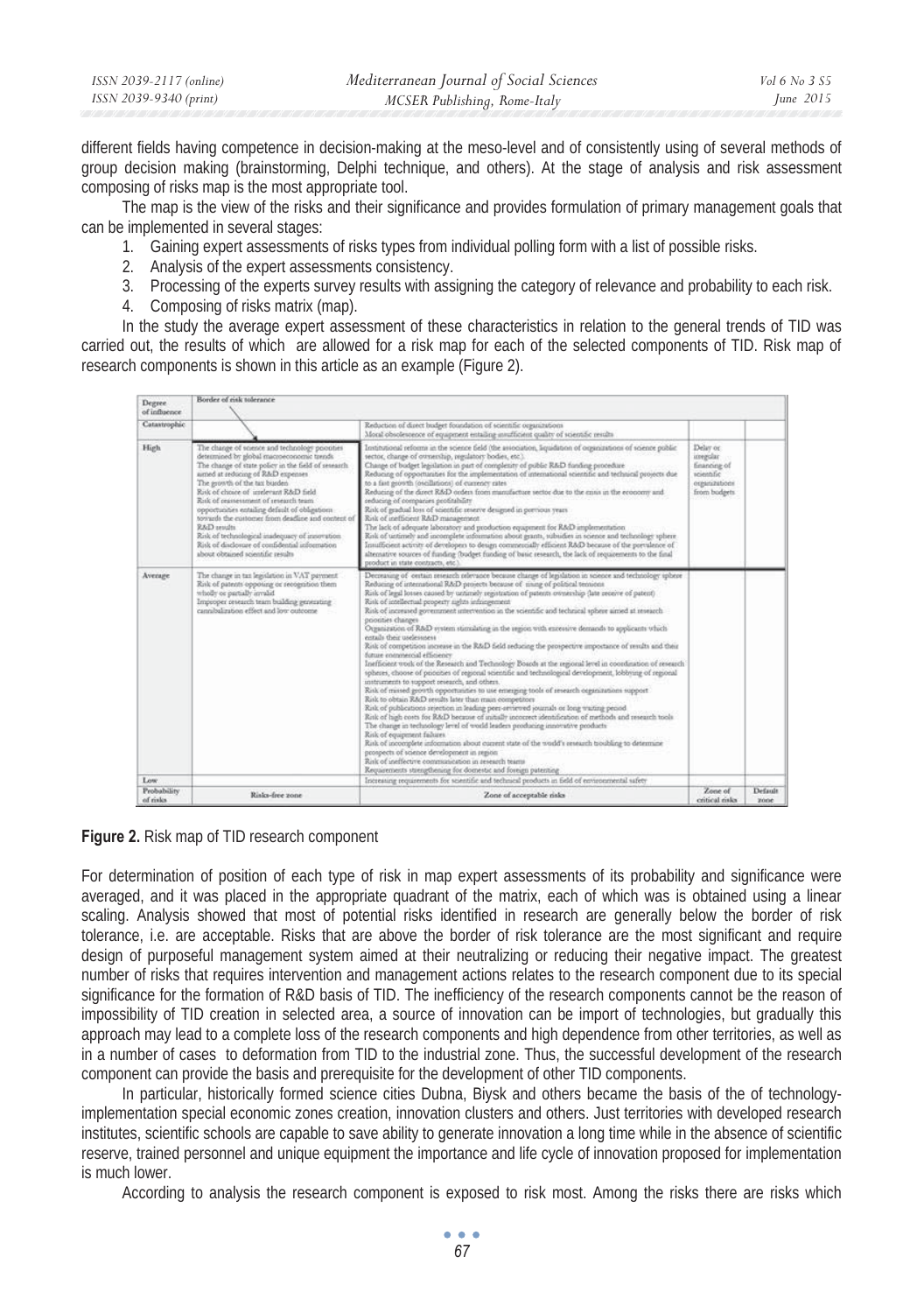| ISSN 2039-2117 (online) | Mediterranean Journal of Social Sciences | Vol 6 No 3 S5 |
|-------------------------|------------------------------------------|---------------|
| ISSN 2039-9340 (print)  | MCSER Publishing, Rome-Italy             | June 2015     |
|                         |                                          |               |

degree of influence on the results are catastrophic or there are in zone of critical risks. Significant impact on the risks of research component has current situation in the country relating to the reform of the scientific organization system changing approaches to their financing including budget expenses. It is noted that individual expert study which is based on this classification is proposed to put the risks and methodological approaches to risk mapping component TID should be carried out in the case of a specific TID.

For management purposes the author composed the activities that can provide a relatively low loss or, on the contrary, provide an additional benefits for TID and classify them by key groups (the risks that are above the border of risk tolerance in risk map). Table 1 is an example of a measures system for the most important and possible risks of the research component.

| Table 1. The measures system of risk management of TID the research component |
|-------------------------------------------------------------------------------|
|-------------------------------------------------------------------------------|

| <b>Risks</b>                                                                                                         | <b>Risk Management Activities</b>                                                                                                                                                  |
|----------------------------------------------------------------------------------------------------------------------|------------------------------------------------------------------------------------------------------------------------------------------------------------------------------------|
| Reduction of direct budget foundation of scientific                                                                  | Expansion of the practice and planning to participate in competitions for federal funding                                                                                          |
| organizations                                                                                                        | Using of practice of regional grants of supporting prospective research directions for area                                                                                        |
|                                                                                                                      | Strengthening of relationships between organizations and real sector of economy aimed at                                                                                           |
|                                                                                                                      | creating a capacity and research that can get support from off-budgetary sources                                                                                                   |
| Moral obsolescence of equipment entailing insufficient quality                                                       | Creation of collaborative centers on the basis of scientific organizations, universities and                                                                                       |
| of scientific results                                                                                                | enterprises of real sector of economy                                                                                                                                              |
|                                                                                                                      | Development of planning system of research projects including the provision of material                                                                                            |
|                                                                                                                      | and technical basis                                                                                                                                                                |
| Institutional reforms in the science field (the association,                                                         | Improving the management system of research organizations at the micro-level that will                                                                                             |
| liquidation of organizations of science public sector, change of                                                     | ensure their flexibility and adaptability to new conditions                                                                                                                        |
| ownership, regulatory bodies, etc.).                                                                                 | Creation of spin-off companies for the development of individual research and innovation                                                                                           |
|                                                                                                                      | projects including preferential tax treatment in accordance with legislative base                                                                                                  |
| Change of budget legislation in part of complexity of public                                                         | Increasing the share of off-budgetary funding in the structure of R&D sources by                                                                                                   |
| R&D funding procedure                                                                                                | expanding the interaction with real sector of economy                                                                                                                              |
| Reducing of opportunities for the implementation of<br>international scientific and technical projects due to a fast | Initiation of participation in competitions for financing research under the quidance of                                                                                           |
|                                                                                                                      | leading international scientists                                                                                                                                                   |
| growth (oscillations) of currency rates<br>Reducing of the direct R&D orders from manufacture sector                 | Organization of jobs and internships for foreign researchers in scientific organizations                                                                                           |
| due to the crisis in the economy and reducing of companies                                                           | Organization of the system of intellectual activity results commercialization in the scientific                                                                                    |
| profitability                                                                                                        | organizations including producing of competitive innovative products                                                                                                               |
| Risk of gradual loss of scientific reserve designed in previous                                                      | Development of R&D marketing system in scientific organizations at the regional level                                                                                              |
| years                                                                                                                | Creation of continuation of research and innovation projects                                                                                                                       |
|                                                                                                                      | Improving the quality of information of research at the micro- and meso-level aimed at                                                                                             |
|                                                                                                                      | obtaining of comprehensive and timely information about current trends in science and                                                                                              |
|                                                                                                                      | technology                                                                                                                                                                         |
| Risk of inefficient R&D management                                                                                   | Accurate planning of R&D                                                                                                                                                           |
|                                                                                                                      | Preliminary collection and systematization of information about the upcoming study                                                                                                 |
|                                                                                                                      | Purposeful creation of a positive climate in the organization to facilitate effective research                                                                                     |
|                                                                                                                      | The introduction of quality management system                                                                                                                                      |
| The lack of adequate laboratory and production equipment for                                                         | Using the services of collective using centers                                                                                                                                     |
| R&D implementation                                                                                                   | Changing funding priorities of updating of material base to laboratory and production                                                                                              |
|                                                                                                                      | equipment                                                                                                                                                                          |
| Risk of untimely and incomplete information about grants,                                                            | Creation and development of institutional structure, the function of which will be full and                                                                                        |
| subsidies in science and technology sphere                                                                           | timely informing about the various activities in the scientific and technical field                                                                                                |
|                                                                                                                      | Formation of regional informative resources containing information about funding                                                                                                   |
|                                                                                                                      | opportunities in the field of science and technology and their regularly updating                                                                                                  |
|                                                                                                                      | Organization of scientific and technical events aimed at raising of enterprises and<br>organizations informing about possibilities to obtain additional financing or reimbursement |
|                                                                                                                      | of expenses                                                                                                                                                                        |
| Insufficient activity of developers to design commercially                                                           | Development of privileges and preferences system for organizations and companies that                                                                                              |
| efficient R&D because of the prevalence of alternative sources                                                       | manufacture the final innovative product                                                                                                                                           |
| of funding (budget funding of basic research, the lack of                                                            | Using of co-financing mechanisms from real sector of economy allowing to set additional                                                                                            |
| requirements to the final product in state contracts, etc.)                                                          | requirements and criteria for the final scientific and technical products                                                                                                          |
| Delay or irregular financing of scientific organizations from                                                        | Diversification of funding sources of scientific organizations                                                                                                                     |
| budgets                                                                                                              | Development of system of flexible payment schedules                                                                                                                                |
|                                                                                                                      | Implementation of effective contract system with scientists including short-term                                                                                                   |
|                                                                                                                      | employment in concrete projects                                                                                                                                                    |

The proposed list of activities should be concertized and improved to a specific TID. The measures system must be formed with due regard to available resources in the region and economic subjects as well as made a schedule for their implementation. While activities executing associated with their implementation costs which should exceed the potential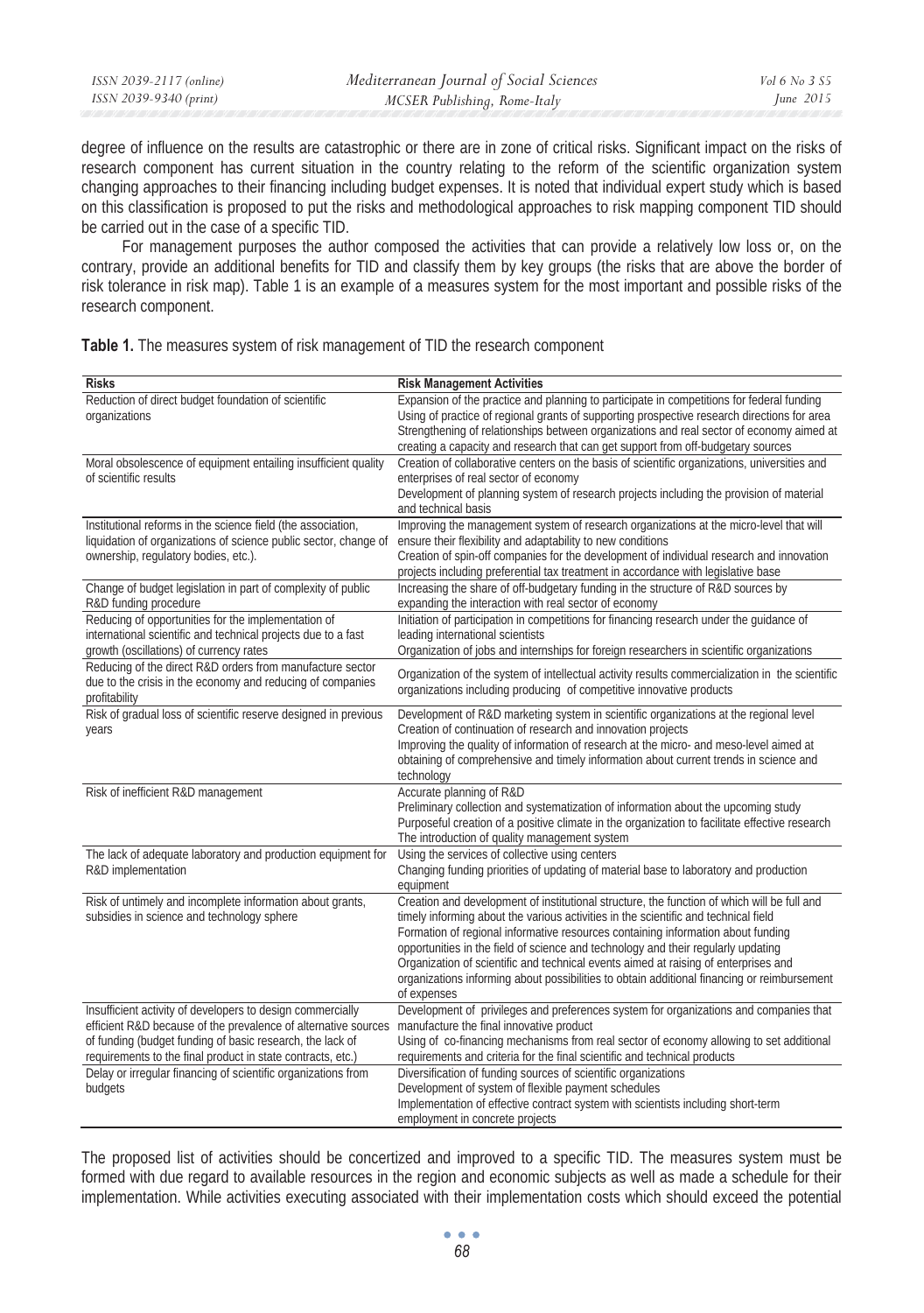effect must be pre-calculated. Risk management system should be regularly improved based on ongoing monitoring of socio-economic development and to correlate with the measures system aimed at the development of TID both within the program and the system of indicators.

#### **5. Concluding Remarks**

This research demonstrates the need to study and research risk factors of innovative activity at the meso-level. The resulting complex three-level risk system of TID can be the basis for selection the most significant and probable types of risks of specific TID that suggested to realize in the process of risks map composition. Risks that able to make the significant impact on the establishment and functioning of TID should be taken into account in the management system aimed at minimizing or reducing of negative impact of risks in the region.

## **6. Acknowledgment**

The article was written on the public task to Tver State University by the Ministry of Education and Science of Russian Federation to research the topic "The Indicators and Risks Approach to the Territories of Innovation Development Management".

## **References**

- Asenova D., Bailey, S.J., & McCann, C. (2014). Public sector risk managers and spending cuts: mitigating risks. *Journal of Risk Research*. [Online] Available: http://dx.doi.org/10.1080/13669877.2014.910683 (February 17, 2015)
- Bernstein, P. (1996). *Against the Gods: the remarkable story of risk*. New York: John Wiley and Sons.
- Boehm, B. (1989). *Software Risk Management*. Washington, DC: IEEE Computer Society Press.
- Castro, L.M., Gulías, V.M., Abalde, C., & Jorge, J.S. (2008). Managing the Risks of Risk Management, *Journal of Decision Systems*, 17(4), 501-521.
- Ericson, R.V., & Doyle, A. (2003). *Risk and Morality*. Toronto: University of Toronto Press.
- Flyvbjerg, B., Bruzelius, N., & Rothengatter, W. (2003). *Megaprojects and Risk: an anatomy of ambition*. Cambridge: Cambridge University Press.
- Frenkel, A. (2003). Barriers and Limitations in the Development of Industrial Innovation in the Region. *European Planning Studies*, 11(2), 115-137.
- Furedi, F. (1997). *The Culture of Fear: risk taking and the morality of low expectations*. London and New York: Continuum International.
- Hall, E. M. (1998). *Managing Risk: Methods for Software Systems Development*. Addison Wesley.
- Ivanov, P.A. (2012). *Innovative risk in management system of development of innovative systems*. Ph.D. Thesis, Ufa State Aviation Technical University. Ufa.
- Kalvet, T., & Lember, V. (2010). Risk management in public procurement for innovation: the case of Nordic–Baltic Sea cities. *The European Journal of Social Science Research*, 23(3), 241-262.
- Kerzner, H. (2009). *Project Management: a system approach to planning, scheduling & controlling*. John Wiley & Sons Inc.
- Larson, E.W., & Gray, C.F. (2010). *Project Management: the managerial process*. McGraw-Hill Higher Ed.
- Lock, D. (2007). *Project Management*, MPG Books Ltd.
- Luhmann, N. (1992). *Risk: a sociological theory*. Berlin: de Gruyter.
- Maltseva, A.A. (2011). *Conceptual bases of the organization and functioning of the management companies of technology parks (monograph)*. Kursk: South-West State University Press.